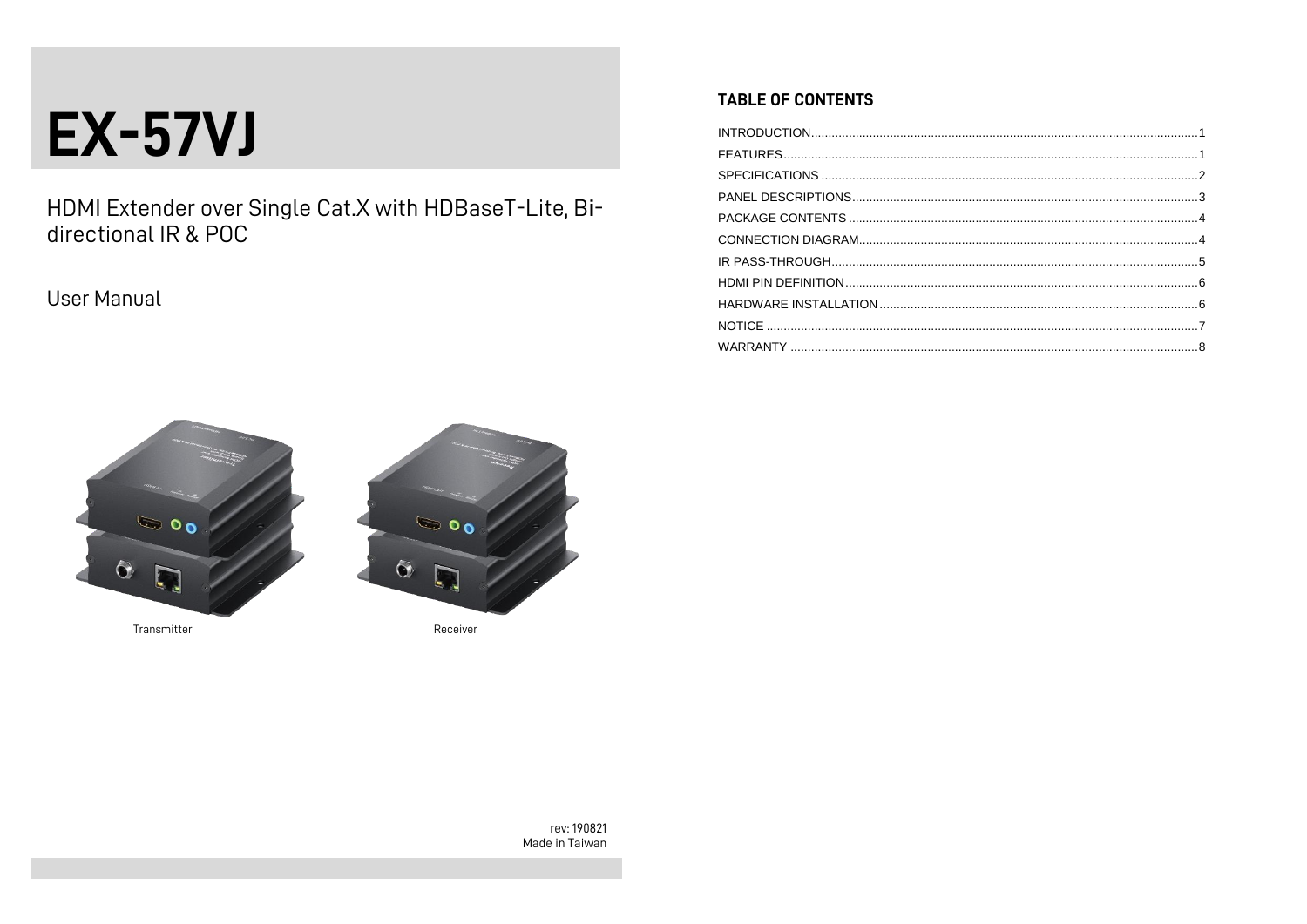# **INTRODUCTION**

The **EX-57VJ HDMI Extender over Single Cat.X with HDBaseT-Lite, Bi-directional IR & POC** boosts up your video/audio transmission distance up to 60m (198ft) in HDTV 1080p with 36-bit color depth. EX-57VJ also supports the most advanced 3D video format complaint with HDMI specification and therefore guarantees the highest 3D video compatibility on the market. With only one cost effective Cat.5/5e/6 cable, users can readily extend HDTV sources from DVD players, Blu-ray Disc player, PS3, PC, and any other kinds of sources compliant with TMDS to distant display monitors including HDMI or DVI enabled TV sets or LCD PC monitors. With the advanced design for the latest HDMI technology, deep color video, DTS-HD or Dolby TrueHD audio, and HDCP supports and compatibility are all further insured. This flexibility makes HDCP compliant DVD players or PS3 transmit utmost high quality video and audio with a greater distance at the minimal cost, when integrating several components apart. In addition, EX-57VJ is also equipped with bi-directional IR pass-through path. These bonus features allow users to boost IR control distance up to 60m (198 ft) and makes IR control possible through only single Cat.5/5e/6 cable including HDMI signals. In addition, EX-57VJ also supports PoC (Power over Cable) which can power both units from either TX or RX with power supply.

The EX-57VJ includes two units: transmitting unit EX-57VJ-TX and receiving unit EX-57VJ-RX. The transmitting unit is used to capture the input HDMI / DVI signals with IR control packets and carry the signals via one cost effective Cat.5/5e/6 cable. The receiving unit is responsible for equalizing the transmitted HDMI signal and reconstructing IR signals. EX-57VJ offers the most convenient solution for digital signage with long distance A/V transmission path, and is ready for your next HDMI generation and applications!

# **FEATURES**

- Supports HDMI Deep Color & full 3D & 4K2K@30 (HDBaseT technology)
- Extend the transmission up to 60m (198ft) from the HDMI source at Full HD 1080p 36-bit and 35m (114ft) at 4K2K@30
- Supports PoC(Power over Cable) which can power both units from TX or RX side with power supply
- HDCP & EDID Bypass
- CEC support
- Auto equalization
- Pure unaltered uncompressed 7.1ch digital HDMI over Cat.5/5e/6 cable transmission
- DTS-HD Master Audio and Dolby TrueHD high bit rate audio support
- Supports full frequency IR signal from 20KHz to 60KHz
- Bi-directional IR path-through
- Wall mounting housing design for easy and robust installation

The length depends on the characteristics and quality of the cables. Higher resolutions and<br>league tensories distances results low distance which ( $2\text{Fe}/100\text{m}$ ) for heat externance longer transmission distances require low skew cables (<25ns/100m) for best performance. Unshielded CAT6 with metal RJ45 connectors is recommended.

## **SPECIFICATIONS**

|                         | <b>Model Name</b><br><b>EX-57VJ</b>                                                     |                                                                                       |                                    |  |  |
|-------------------------|-----------------------------------------------------------------------------------------|---------------------------------------------------------------------------------------|------------------------------------|--|--|
| <b>Technical</b>        |                                                                                         |                                                                                       |                                    |  |  |
| Role of usage           |                                                                                         | <b>Transmitter [TX]</b>                                                               | Receiver [RX]                      |  |  |
| HDMI compliance         |                                                                                         |                                                                                       | HDMI Deep Color, full 3D & 4K2K@30 |  |  |
| HDCP compliance         |                                                                                         |                                                                                       | Yes                                |  |  |
| Video bandwidth         |                                                                                         |                                                                                       | Single-link 340MHz [10.2Gbps]      |  |  |
| Video support           |                                                                                         | 480i / 480p / 720p / 1080i / 1080p60                                                  |                                    |  |  |
| HDMI over UTP           |                                                                                         | 1080p@60 60m (198ft) [CAT5e]                                                          |                                    |  |  |
| Audio support           |                                                                                         | Surround sound [up to 7.1ch) or stereo digital audio                                  |                                    |  |  |
| Equalization            |                                                                                         | Auto                                                                                  |                                    |  |  |
| Input TMDS signal       |                                                                                         | 1.2 Volts [peak-to-peak]                                                              |                                    |  |  |
| Input DDC signal        |                                                                                         | 5 Volts [peak-to-peak, TTL]                                                           |                                    |  |  |
| ESD protection          |                                                                                         | [1] Human body model - ±19kV [air-gap discharge] & ±12kV [contact<br>discharge]       |                                    |  |  |
|                         |                                                                                         | [2] Core chipset - ±8kV                                                               |                                    |  |  |
| PCB stack-up            |                                                                                         | 4-layer board [impedance control $-$ differential 100 $\Omega$ ; single 50 $\Omega$ ] |                                    |  |  |
| IR pass-thru            |                                                                                         | Bi-directional                                                                        |                                    |  |  |
| Input                   |                                                                                         | 1x HDMI / 1x 3.5mm                                                                    | 1x RJ-45[HDBaseT] / 1x 3.5mm       |  |  |
| Output                  |                                                                                         | 1x RJ-45[HDBaseT] / 1x 3.5mm                                                          | 1x HDMI / 1x 3.5mm                 |  |  |
|                         | Controllable via IR pass-through from RX to TX with IR extenders<br>HDMI source control |                                                                                       |                                    |  |  |
| <b>HDMI</b> connector   |                                                                                         | Type A [19-pin female]                                                                |                                    |  |  |
| RJ-45 connector         |                                                                                         | WE/SS 8P8C(Reverse Mode)                                                              |                                    |  |  |
| Rotary control switch   |                                                                                         |                                                                                       | None                               |  |  |
| 3.5mm connector         |                                                                                         | IR receiver / IR blaster                                                              | IR receiver / IR blaster           |  |  |
| <b>Mechanical</b>       |                                                                                         |                                                                                       |                                    |  |  |
| Housing                 | Metal enclosure                                                                         |                                                                                       |                                    |  |  |
| <b>Dimensions</b>       | Model                                                                                   | 90 x 94 x 30mm [3.5" x3.7" x1.2"]                                                     | 90 x 94 x 30mm [3.5" x3.7" x1.2"]  |  |  |
| $[L \times W \times H]$ | Package                                                                                 | 155 x 155 x 113mm [6.1" x6.1" x4.4"]                                                  |                                    |  |  |
|                         | Carton                                                                                  | 662 x 366 x 290mm [2'2" x 1'2" x 1']                                                  |                                    |  |  |
| Weight                  | Model                                                                                   | 151g[6.3 oz]                                                                          | 154g[6.3 oz]                       |  |  |
|                         | Package                                                                                 |                                                                                       | 551g [1.2 lbs]                     |  |  |
| <b>Fixedness</b>        |                                                                                         | Wall-mounting case with screws                                                        |                                    |  |  |
| Power supply            |                                                                                         |                                                                                       | 12V DC                             |  |  |
| Power consumption       |                                                                                         | 3 Watt [max]                                                                          | 7 Watt [max]                       |  |  |
| Operation temperature   |                                                                                         | $0 - 40^{\circ}$ C [32~104°F]                                                         |                                    |  |  |
| Storage temperature     |                                                                                         | $-20 - 60^{\circ}$ C [ $-4 - 140^{\circ}$ F]                                          |                                    |  |  |
| Relative humidity       |                                                                                         | 20~90% RH Ino condensation1                                                           |                                    |  |  |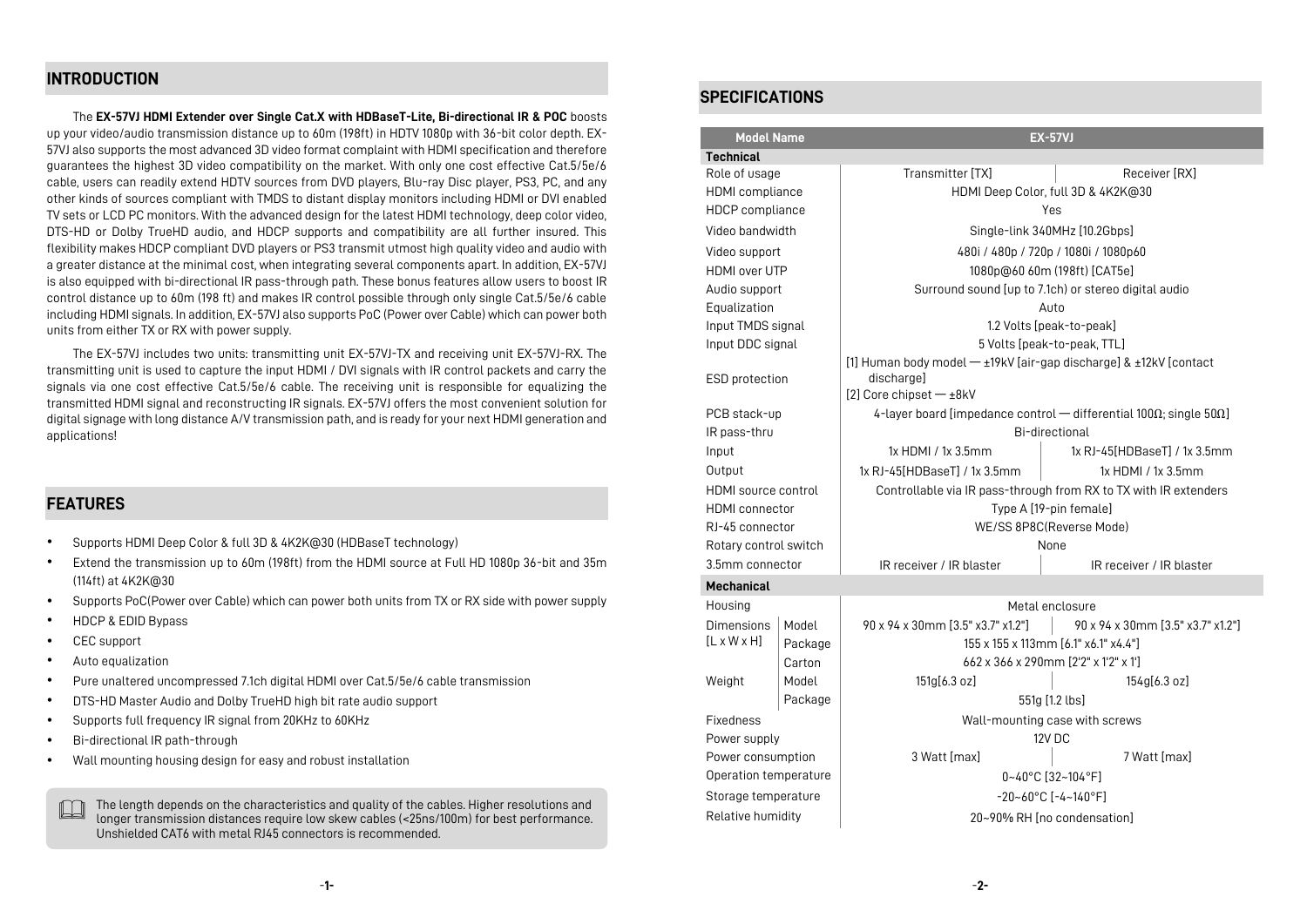# **PANEL DESCRIPTIONS**

## **Transmitting unit ► EX-57VJ-TX**



- **1. HDMI IN:** Connects to a HDMI source with a HDMI male-male cable
- **2. IR Receiver:** Infrared 3.5mm socket for plugging in the extension cable of IR receiver
- **3. IR Blaster:** Infrared 3.5mm socket for plugging in the extension cable of IR blaster
- **4. Latch-locking power jack:** Connect to 12V DC power supply
- **5. Power LED:** Power indicator LED
- **6. Link LED:** Link indicator LED
- **7. RJ45:** Plug in a Cat-5/5e/6 cable that needs to be linked to the receiving unit EX-57VJ-RX

## **Receiving unit** ► **EX-57VJ-RX**



- **1. HDMI OUT:** Connect to a HDMI display with a HDMI male-male cable
- **2. IR Receiver:** Infrared 3.5mm socket for plugging in the extension cable of IR receiver
- **3. IR Blaster:** Infrared 3.5mm socket for plugging in the extension cable of IR blaster
- **4. Latch-locking power jack:** Connect to 12V DC power supply
- **5. Power LED:** Power indicator LED
- **6. Link LED:** Link indicator LED
- **7. RJ45:** Plug in a Cat-5/5e/6 cable that needs to be linked to the transmitting unit EX-57VJ-TX

# **PACKAGE CONTENTS**

- $\bullet$  1x EX-57VJ [TX & RX]
- 1x IR blaster
- 1x IR receiver
- 1x 12V DC power supply
- 1x User Manual

# **CONNECTION DIAGRAM**



1080<sub>p</sub>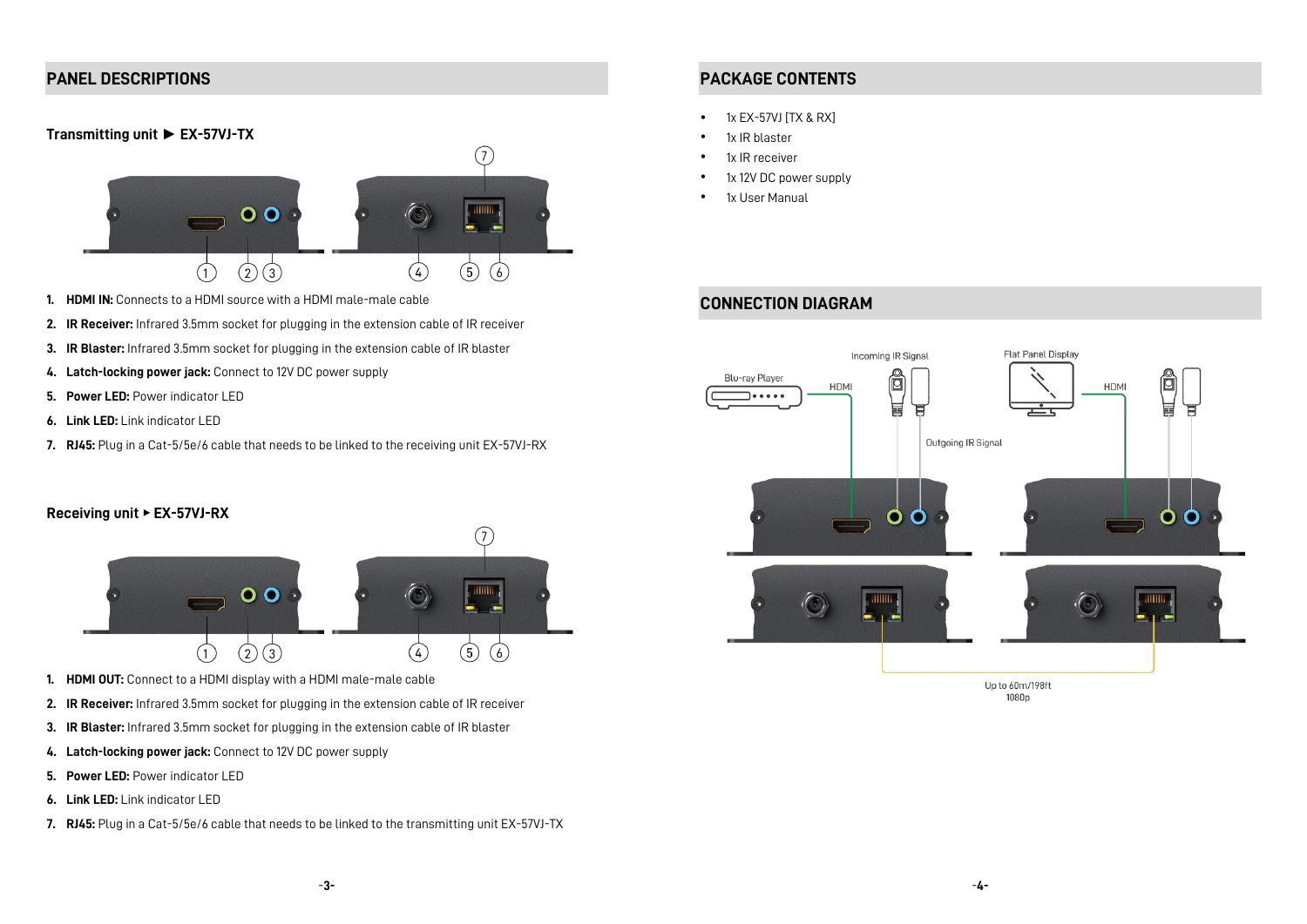# **IR PASS-THROUGH**

#### **[IR Extenders]**

**IR Blaster IR Receiver**







## **[IR Sockets]**

- **IR BLASTER:** plug in the IR blaster to emit all IR command signals received from the IR receiver from the other end to control the devices corresponding to the IR signals.
- **IR RECEIVER:** plug in the IR receiver to receive all IR command signals from the IR remote controls of the corresponding devices.



Incorrect placement of IR Blaster and Receiver may result in the failure of the IR extenders. Please check carefully before plugging in the IR extender to the respective IR sockets. Warranty will not cover the damage. *CAUTION!*



You can buy any IR extension cables in the market that are compatible to the definition of the IR sockets for the extender if necessary for replacement use. However, IR cables longer than 2m (6-ft) may not work.

# **HDMI PIN DEFINITION**



| Pin 1            | TMDS Data2+              | <b>Pin 11</b> | <b>TMDS Clock Shield</b>  |
|------------------|--------------------------|---------------|---------------------------|
| Pin 2            | <b>TMDS Data2 Shield</b> | <b>Pin 12</b> | TMDS Clock-               |
| Pin <sub>3</sub> | <b>TMDS Data2-</b>       | <b>Pin 13</b> | CEC                       |
| Pin 4            | TMDS Data1+              | <b>Pin 14</b> | Reserved (N.C. on device) |
| Pin 5            | <b>TMDS Data1 Shield</b> | <b>Pin 15</b> | SCL                       |
| Pin 6            | <b>TMDS Data1-</b>       | <b>Pin 16</b> | <b>SDA</b>                |
| Pin 7            | <b>TMDS Data0+</b>       | <b>Pin 17</b> | DDC/CEC Ground            |
| Pin 8            | <b>TMDS Data0 Shield</b> | <b>Pin 18</b> | +5V Power                 |
| Pin 9            | TMDS Data0-              | <b>Pin 19</b> | Hot Plug Detect           |
| <b>Pin 10</b>    | TMDS Clock+              |               |                           |

# **HARDWARE INSTALLATION**

- **1.** Connect a HDMI or DVI source (such as a Blu-ray Disc player) to the transmitting unit EX-57VJ-TX.
- **2.** Connect a HDMI or DVI display (such as a LCD TV) to the receiving unit EX-57VJ-RX.
- **3.** Connect IR Blaster/Receiver to both TX and RX units.
- **4.** Connect a Cat-5/5e/6 cable between the transmitting and receiving units.
- **5.** Make sure this Cat-5/5e/6 cable is tightly connected and not loose.
- **6.** Plug in 12V DC power supply unit to the power jack of the receiving unit EX-57VJ-RX or the transmitting unit EX-57VJ-TX.